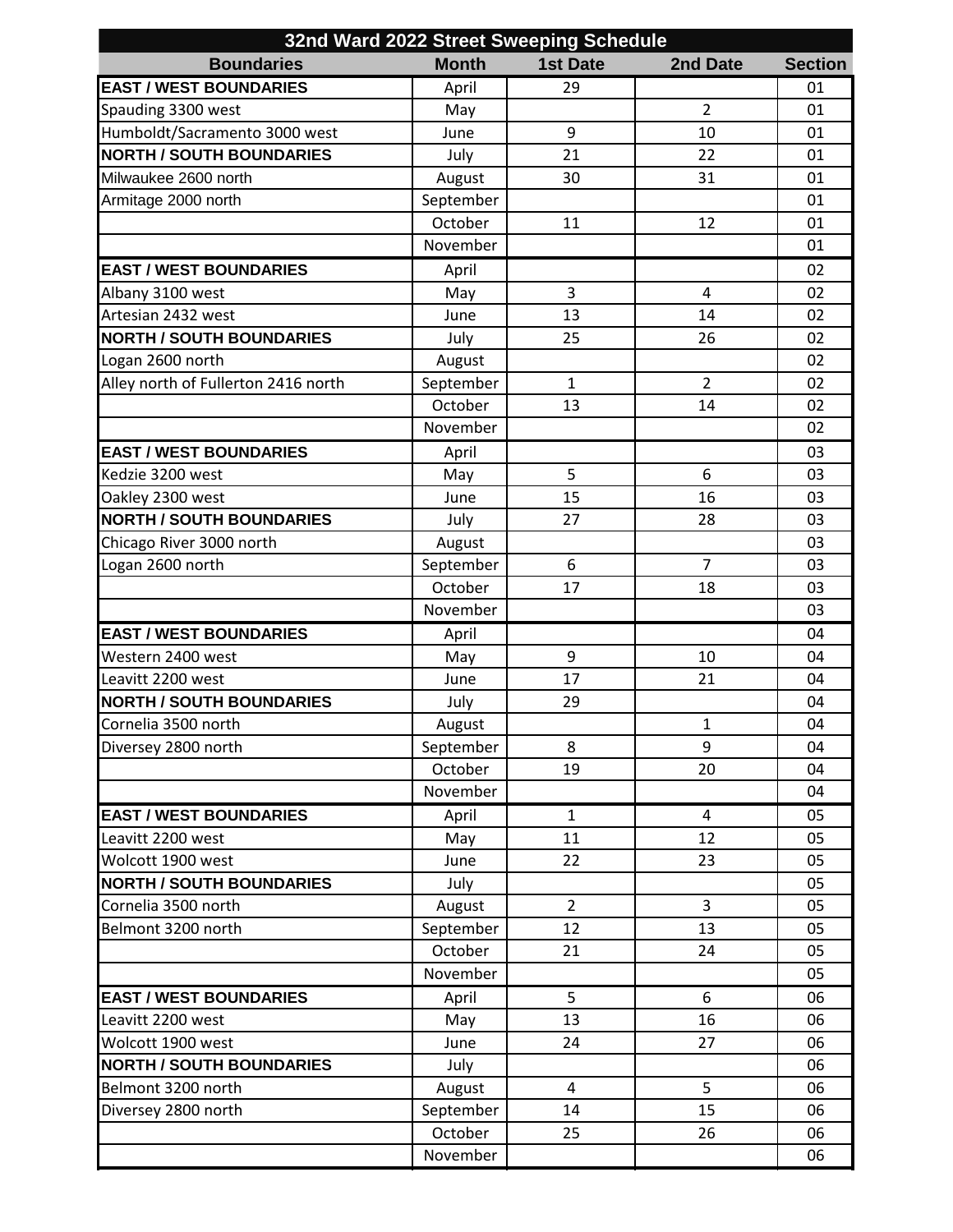| 32nd Ward 2022 Street Sweeping Schedule |              |                 |                |                |  |  |
|-----------------------------------------|--------------|-----------------|----------------|----------------|--|--|
| <b>Boundaries</b>                       | <b>Month</b> | <b>1st Date</b> | 2nd Date       | <b>Section</b> |  |  |
| <b>EAST / WEST BOUNDARIES</b>           | April        | $\overline{7}$  | 8              | 07             |  |  |
| Wolcott 1900 west                       | May          | 17              | 18             | 07             |  |  |
| Ashland 1600 west                       | June         | 28              | 29             | 07             |  |  |
| <b>NORTH / SOUTH BOUNDARIES</b>         | July         |                 |                | 07             |  |  |
| Belmont 3200 north                      | August       | 8               | 9              | 07             |  |  |
| Diversey 2800 north                     | September    | 16              | 19             | 07             |  |  |
|                                         | October      | 27              | 28             | 07             |  |  |
|                                         | November     |                 |                | 07             |  |  |
| <b>EAST / WEST BOUNDARIES</b>           | April        | 11              | 12             | 08             |  |  |
| Ashland 1600 west                       | May          | 19              | 20             | 08             |  |  |
| Racine 1200 west                        | June         | 30              |                | 08             |  |  |
| <b>NORTH / SOUTH BOUNDARIES</b>         | July         |                 | $\mathbf{1}$   | 08             |  |  |
| Belmont 3200 north                      | August       | 10              | 11             | 08             |  |  |
| Diversey 2800 north                     | September    | 20              | 21             | 08             |  |  |
|                                         | October      | 31              |                | 08             |  |  |
|                                         | November     |                 | $\mathbf{1}$   | 08             |  |  |
| <b>EAST / WEST BOUNDARIES</b>           | April        | 13              | 14             | 09             |  |  |
| Lakewood 1300 west                      | May          | 23              | 24             | 09             |  |  |
| Leavitt 2200 west                       | June         |                 |                | 09             |  |  |
| <b>NORTH / SOUTH BOUNDARIES</b>         | July         | 5               | 6              | 09             |  |  |
| Diversey 2800 north                     | August       | 12              | 15             | 09             |  |  |
| Wabansia 1700 north                     | September    | 22              | 23             | 09             |  |  |
|                                         | October      |                 |                | 09             |  |  |
|                                         | November     | $\overline{2}$  | 3              | 09             |  |  |
| <b>EAST / WEST BOUNDARIES</b>           |              | 15              | 18             | 10             |  |  |
| Damen 2000 west                         | April        |                 |                |                |  |  |
|                                         | May          | 25              | 26             | 10             |  |  |
| Leavitt 2200 west                       | June         |                 |                | 10             |  |  |
| <b>NORTH / SOUTH BOUNDARIES</b>         | July         | $\overline{7}$  | 8              | 10             |  |  |
| Fullerton 2400 north                    | August       | 16              | 17             | 10             |  |  |
| Armitage 2000 north                     | September    | 26              | 27             | 10             |  |  |
|                                         | October      |                 |                | 10             |  |  |
|                                         | November     | 4               | $\overline{7}$ | 10             |  |  |
| <b>EAST / WEST BOUNDARIES</b>           | April        | 19              | 20             | 11             |  |  |
| Leavitt 2200 west                       | May          | 27              | 31             | 11             |  |  |
| Western 2400 west                       | June         |                 |                | 11             |  |  |
| <b>NORTH / SOUTH BOUNDARIES</b>         | July         | 11              | 12             | 11             |  |  |
| Montana 2432 north                      | August       | 18              | 19             | 11             |  |  |
| Armitage 2000 north                     | September    | 28              | 29             | 11             |  |  |
|                                         | October      |                 |                | 11             |  |  |
|                                         | November     | 8               | 9              | 11             |  |  |
| <b>EAST / WEST BOUNDARIES</b>           | April        | 21              | 22             | 12             |  |  |
| Damen 2000 west                         | May          |                 |                | 12             |  |  |
| Western 2400 west                       | June         | $\mathbf{1}$    | $\overline{2}$ | 12             |  |  |
| <b>NORTH / SOUTH BOUNDARIES</b>         | July         | 13              | 14             | 12             |  |  |
| Armitage 2000 north                     | August       | 22              | 23             | 12             |  |  |
| North Avenue 1600 north                 | September    | 30              |                | 12             |  |  |
|                                         | October      |                 | 3              | 12             |  |  |
|                                         | November     | 10              | 11             | 12             |  |  |